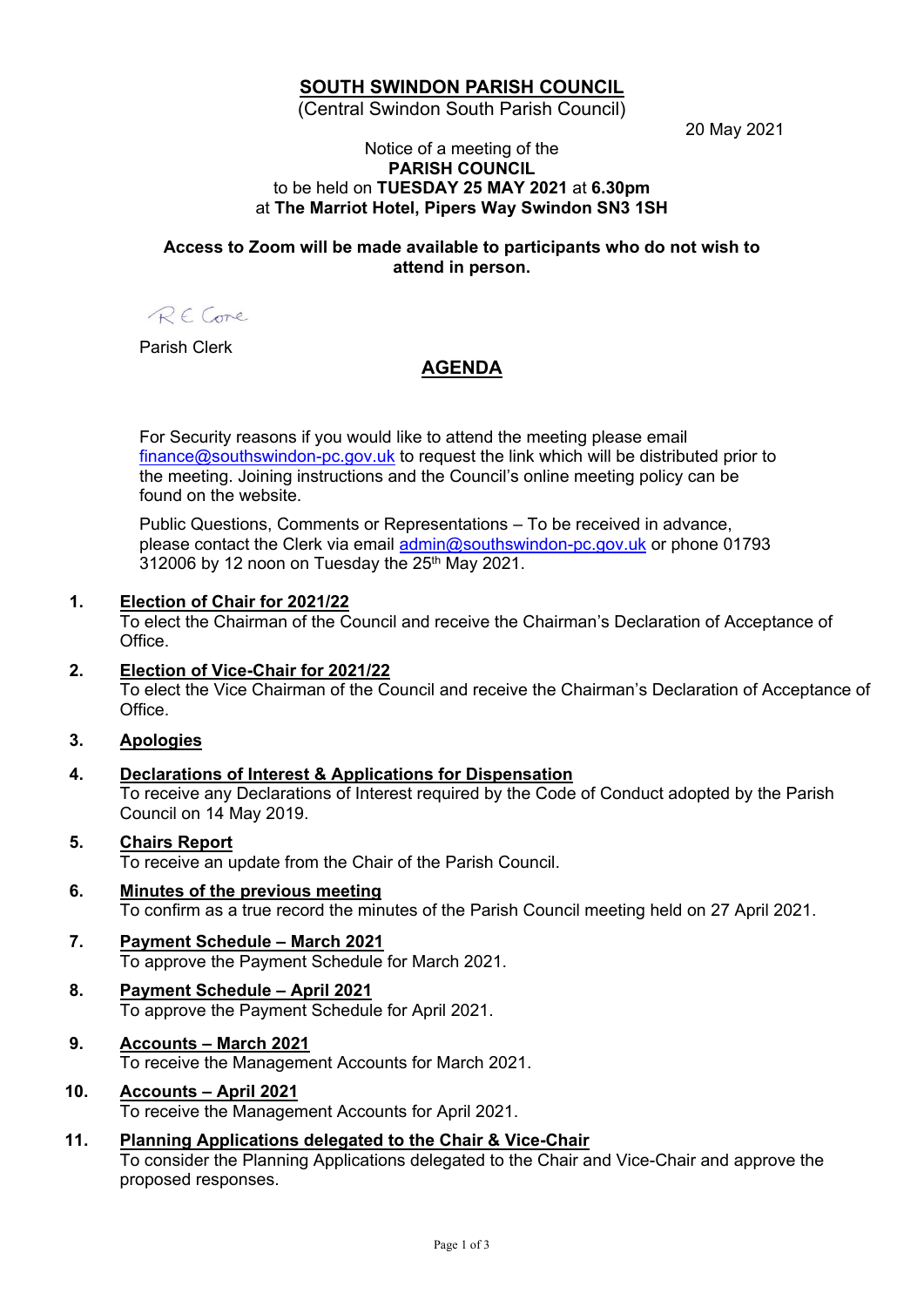## **12. Planning Decisions**

To note Planning Decisions made by Swindon Borough Council.

**13. Broome Manor Extension Allotments**

To receive a report for consideration from the Chief Finance Officer regarding track improvements.

- **14. Review of Standing Orders** To review and adopt the Standing Orders for 201/22.
- **15. Review of Financial Regulations** To review and adopt the Financial Regulations for 2021/22.

#### **16. Committee Structures 2021/22**

To review Committee Structures and to appoint Chairs, Vice-Chairs, and members to serve on the following Committees for 2021/22 –

- Finance & Staffing
- Leisure, Environment and Amenities
- Planning

Note: In accordance with Standing Orders the numerical composition of Committees shall be decided at the Annual Meeting of the Parish Council.

#### **17. Terms of reference and Delegation Scheme**

To review and adopt the Terms of Reference and Delegation Scheme for 2021/22.

#### **18. Appointment of Working Parties**

To approve the Working Parties for the 2021/22 municipal year.

#### **19. Membership of Other Bodies**

To approve the membership of other bodies.

#### **20. Representatives on Outside Bodies**

To receive a verbal report from the Chief Finance Officer regarding Council's Representatives on Outside Bodies for the 2021/22 municipal year.

#### **21. Appointment of Internal Auditor** To review the work of the Internal Auditor and appoint the Internal Auditor for 2021/22.

#### **22. Review of Property and Assets** To review the Asset Register.

#### **23. Review of Insurance** To review the Insurance effected on 1 April 2021.

# **24. Review of Risk Assessment**

To review and adopt the Risk Assessment.

### **25. Councillor Allowances**

To consider the report of the Chief Finance Officer regarding Councillor Allowances.

## **26. Review of other Policies**

To review and adopt the following existing Policy Documents:

Code of Conduct, Complaints Procedure, Data Protection, Employer Discretions, Equality & Diversity, Freedom of Information, Grants, Habitual & Vexatious Complaints, Health & Safety, Internal Controls, Investment Strategy, Memorials, Press & Media, Privacy Notice, Recording & Reporting, Records Management, Safeguarding, Services, Training, Whistleblowing.

#### **27. New Policies**

To adopt the following new Policy Documents:

Allowances, Health, Wellbeing and Attendance, Internal Audit ToR, Member-Officer Relationship, Privacy Notice – Employee, Vehicle Tracking